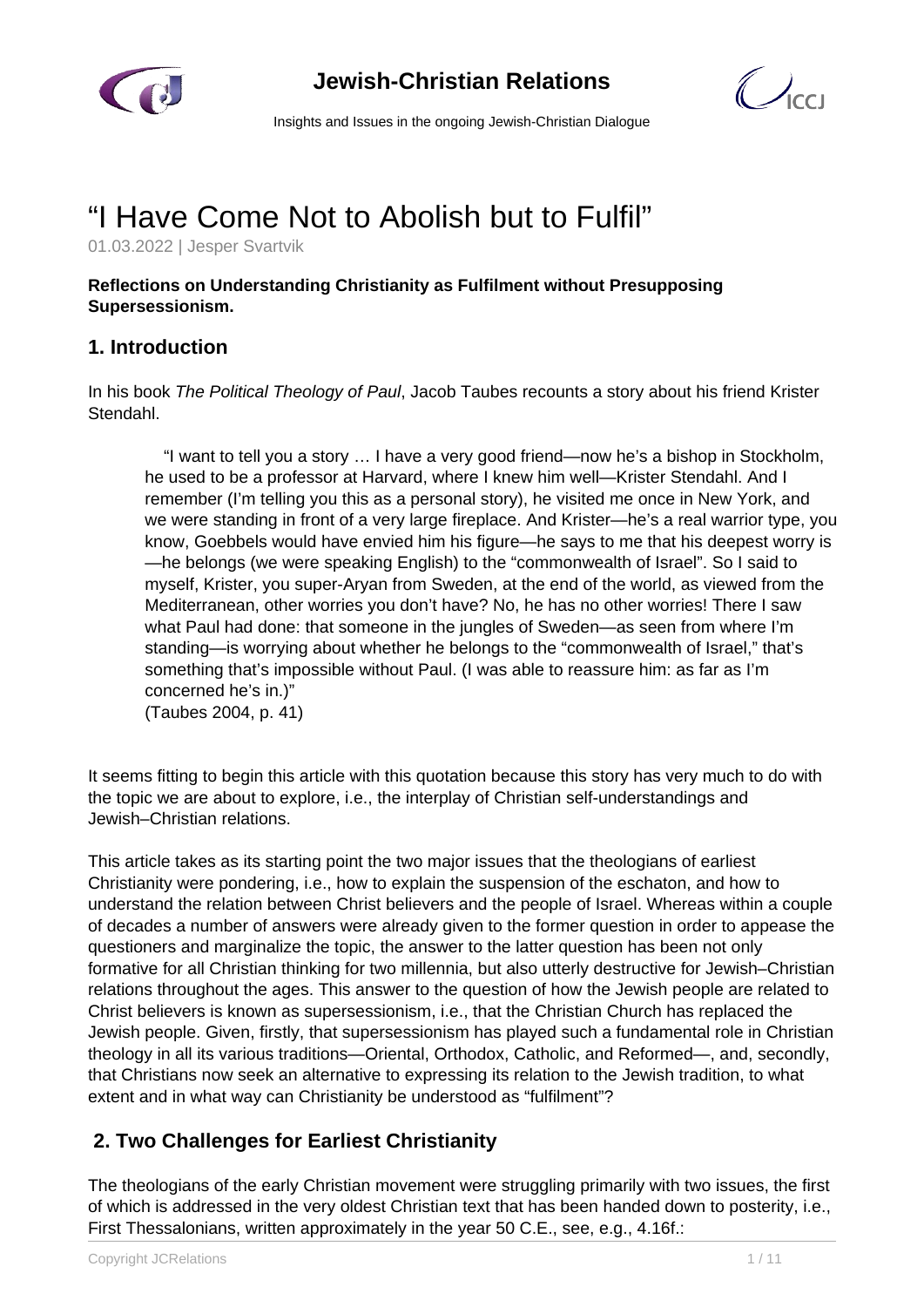16"For the Lord himself, with a cry of command, with the archangel's call and with the sound of God's trumpet, will descend from heaven, and the dead in Christ will rise first. 17Then we who are alive, who are left [Greek: epeita hêmeis hoi zôntes hoi perileipomenoi], will be caught up in the clouds together with them to meet the Lord in the air; and so we will be with the Lord forever."

We see here that questions about the suspension of the *eschaton*—i.e., how Christians could cope with the fact that Christ believers passed away before the return of the Christ—had to be answered. The answer that Paul gives reveals that he was confident that he himself would be one of "those still alive" (hoi zôntes hoi perileipomenoi) when all this would take place. In the earliest Christian text that has survived, the author clearly believes that the eschaton was, at most, a few years away.

The second question in the early Christian movement was the relation between Christ believers—i.e., gentile Christ believers—and the people of Israel. What were the gentile Christ believers? Who were they? Why were they what they were? Within a few decades, Christians would define themselves as "Israel," the "true Israel," and, eventually, the "new Israel," and when doing so, they defined themselves at the expense of the Jewish people, who had forfeited its covenantal framework—and therefore, Israel was portrayed as a people with bane only, and no blessings. Randall Zachman has argued that this supersessionism is the most ecumenical Christian notion:

 "When taken together, the understanding of the Jews as a uniquely punished and exiled people may truly be the most universal of all Christian doctrines, for as we shall see, until fairly recently it has apparently been believed and taught everywhere, always, and by all". (Zachman 2019, p. 51)

In other words, all Christians have always agreed that there is something fundamentally flawed with post-biblical Judaism. We encounter one early mirror image of Christian supersessionism in the rabbinic text Tanchuma, where Moses is asking to have not only the written Torah in writing but also the oral Torah. However, the Holy, Blessed One turns down his request, and the argument is that the Mishnah has to remain a secret, i.e., oral, because in times to come the nations of the world will rise and claim: "We are Israel". (Tanchuma, ed. Shlomo Buber, Wayera 6. Cf. Pesigta Rabbati, ed. Ish Shalom, 5). In order to prove who really are Israel, the oral tradition must remain the common secret of Israel and God.

We all know that supersessionism early on became the Christian way to understand its relation to the Hebrew Scriptures and the Jewish people, i.e., that the essence of the life, death, and resurrection of the protagonist of the New Testament was that carnal Israel be replaced by the Church.

However, a growing number of New Testament scholars are convinced that this was not how the very earliest Christianity defined itself. At that time, the question was whether there were good theological arguments in favor of a "gentile inclusion". Even to consider that the message of the historical Jesus of Nazareth was to convince fellow Jews not to be loyal to their covenant with God, and to proclaim a theology of "Jewish exclusion," is, if not impossible, at least implausible.

How are we to understand this gentile inclusion? Paul's own expression is that non-Jews are grafted into the olive tree of the covenant (see Rom. 11.11–24); Paula Fredriksen has suggested that non-Jewish Christ believers were "eschatological pagans," prepared for the eschaton (e.g., Fredriksen 2015, p. 645). Earliest Christianity saw itself—in one way or another—as intrinsically related to another people: hoi loudaioi, what used to be translated quite simplistically as "the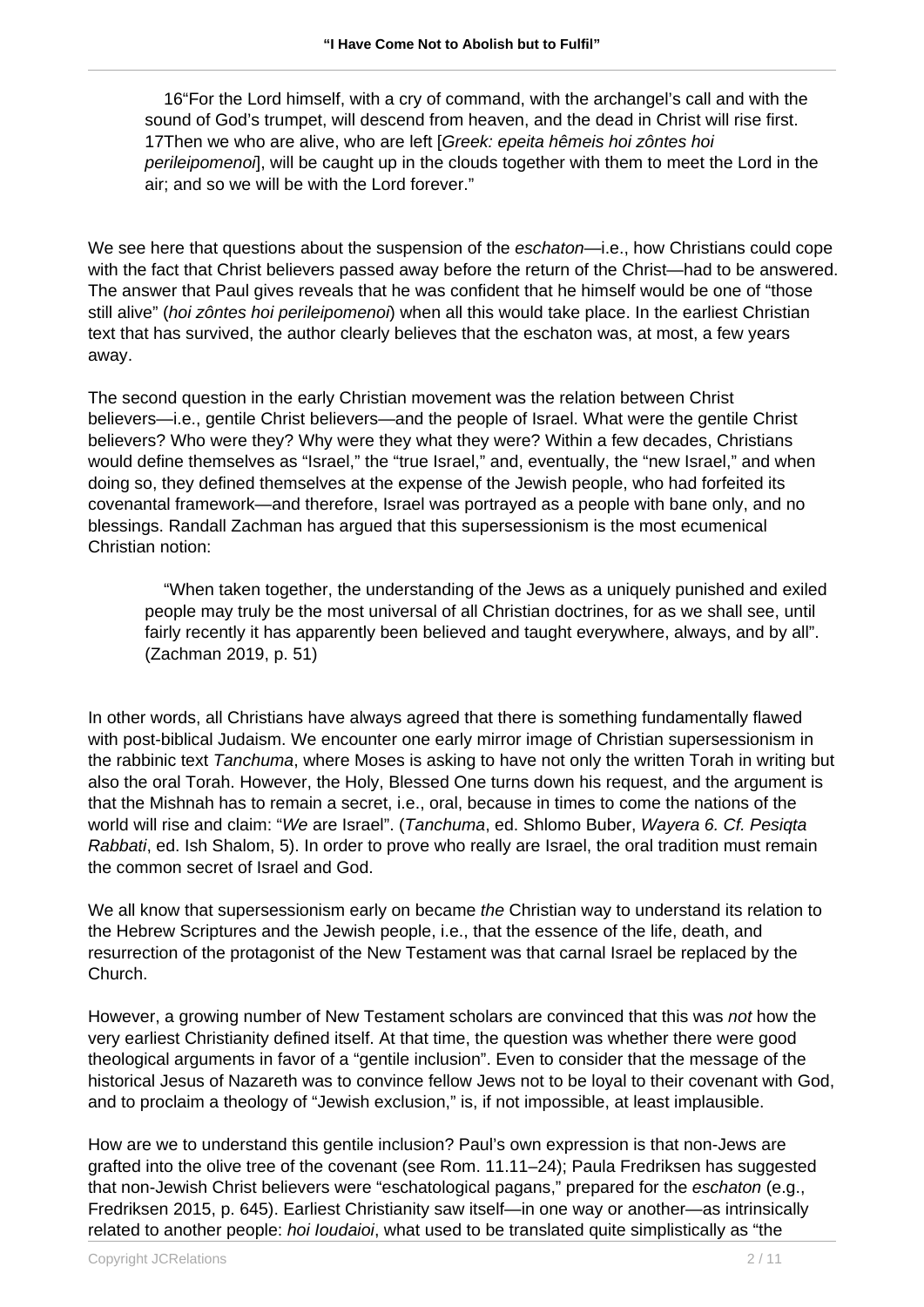Jews," but nowadays much more often as "the Judeans," one reason being that it emphasizes the link between peoplehood and religion. When we use the translation "the Judeans," we more clearly see that the implications of Christian supersession are not only theological in the strictest sense of that word, but also national, ethnic with consequences for our understanding of peoplehood. Paula Fredriksen claims that Paul argued for a gentile inclusion in terms of land, blood, language, and religion, i.e., in terms of peoplehood (Fredriksen 2017, pp. 148–51).

In this context—i.e., the intersection of supersessionism and peoplehood— one is reminded of an excellent article by Yvonne Sherwood, because it highlights the similarities between supersessionism and colonialism. The title of the article says it all: "'Colonizing the Old Testament' or 'Representing Christian Interests abroad': Jewish–Christian Relations across Old Testament Territory". She elegantly and painfully shows how Christians have argued that Jews have mismanaged their territory, and that it, therefore, is, so to speak, "white men's burden" to take it over and rename it "Old Testament" (instead of the terminology of, so to speak, the "native" language, which is "Tanakh") (Cf. Sherwood 2000).

One could picture this as Christian colonialism going all the way back to a bright afternoon when two distinguished Christian gentlemen sat in the shadow on a porch somewhere in the Mediterranean area and, enjoying a gentle breeze from the sea, with the Hebrew Scriptures in front of them on the table, they gave the tome the name "Old Testament," which is so much easier to pronounce than the "aboriginal" and therefore incomprehensible expression "Tanakh."

This article emphasizes the consequences of supersessionism because it was formative for Christian thinking. David Nirenberg has stated that anti-Judaism, a critical thought in the Western tradition, has often imagined itself as an overcoming of Judaism, and therefore, it has the capacity to introduce Judaism in whatever it criticizes (Nirenberg 2013a, 2013b).

#### **3. Three Bad Choices**

This article argues that there are three fundamental and bad choices in Christian history. Slavery is not one of them, because Christianity never chose slavery; it was born into a world of slavery, where one third or two thirds of the population in any given city were slaves, and it has certainly thrived in slave societies, with the U.S. antebellum South being the most notorious example. Eventually, Christians chose to refute slavery; it took eighteen hundred years, but finally they did (e.g., Glancy 2002).

Nor is it patriarchy, because Christianity never chose patriarchy; it was there, all around, two millennia ago in the Roman Empire, what Elisabeth Schüssler Fiorenza calls "kyriarchy" (e.g., Schüssler Fiorenza 1993). Christianity is still seeking to overcome it and to present Christian faith in a way that manifests "the radical notion that women are people" (Shaer 1986, p. 6; Sayers 2005).

However, three times in history Christianity chose fundamentally wrong. Starting with the most recent and going back in time: the third bad choice was the headlock with science in the wake of the Enlightenment; numerous Christians argued and believed that one has to choose between evolution and religious beliefs, between Charles Darwin's The Origin of the Species and the first chapters in the book of Genesis. The second bad choice was that it went to bed with power, and Jesus' vision of a Kingdom of God was transmuted into the Empire of Christendom. Finally, the first and fundamental choice was that Christianity stole the book of the Jewish people and regarded it as its own. Partly, this was a reaction to an inner-Christian debate: whereas Marcion stated that the Bible was so Jewish that it was not Christian at all, the more influential theologians of Christendom replied that the Hebrew Scriptures (to be read in translation) were so Christian that they were not Jewish at all. As the famous saying goes, Christians chose a Jewish God, but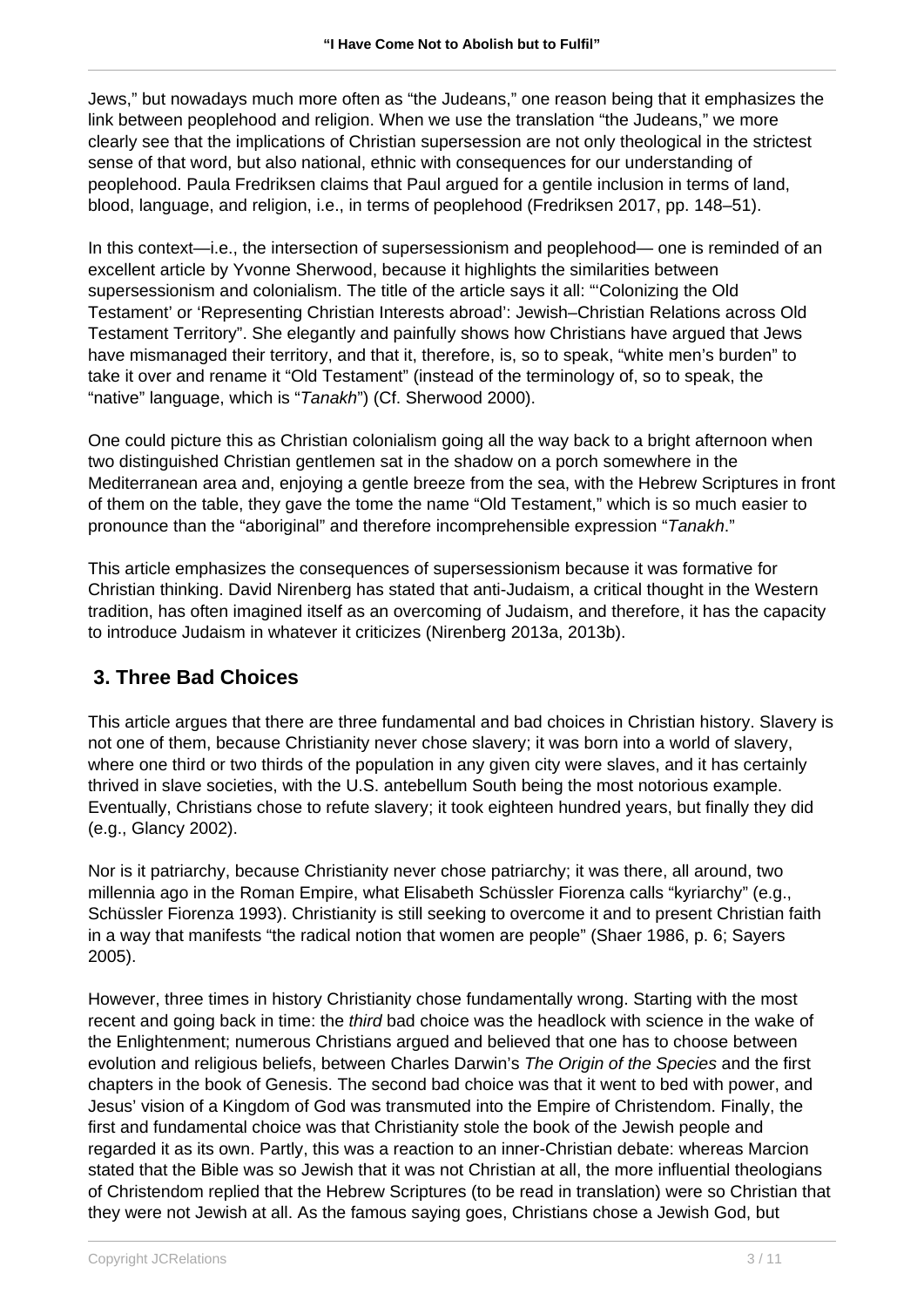spurned the Jews (e.g., Ucko 1994, p. 1). Peoplehood was taken, not achieved; whereas Paul wanted to convey a message of gentile inclusion, Christendom preferred to proclaim Jewish exclusion. Hence, supersessionism is no marginal issue, it is the first major mistake Christendom made—to be followed by more—and we still suffer from the consequences. It was a formative moment in the history of Christianity, when this identity was stolen, at the expense of others. This theft could be described as the original sin of Christian theology: its consequences constantly resurface, up until today, in all areas of theology.

Going back to the two first major theological questions in early Christianity, if one had a bent for being a pessimist, one could say that they were mistaken with regard to the first question (on the delay of the eschaton), and with reference to the second question, they eventually got that one wrong, too. This should give us pause.

However, an optimist would point out that during the post-Second World War period, Christians have spent a lot of energy and time on finding ways to correct the second mistake: supersessionism has been rejected by a number of the major Christian denominations. Needless to say, a lot of work remains to be done, but the first critical and crucial steps have been taken. As regards the first questions—the suspension of the eschaton—already within the New Testament, we see how Christians learnt to deal with that issue. Could one not say that this is the first time they sought to articulate Christian theology without explicit references to what the Nazarene had taught them? Theology does not consist of simply reciting authoritative teaching, but also of learning from history and applying the teaching in new—i.e., never foreseen—contexts. This may be one of the most palpable examples of the fact that the church is not only ecclesia docens ("the teaching church"), but also ecclesia discens ("the learning church").

In other words, we are here analyzing two errors, although of very different kinds: whereas the first one was due to a lack of knowledge—and two decades later, they gained this knowledge, or perhaps "insight" is a better word in this context—the second was the result of theological triumphalism, which is far more difficult to detect and resist. It took two millennia for Christians to start contesting this legacy, and it seems that this battle is constantly about to begin: in every Christian congregation, in every classroom at a theological seminary, and in every Christian theological document on the relation between the Old Testament and the New Testament, and between Judaism and Christianity.

## **4. Three Foundational New Testament Texts**

Inter-religious relations and dialogue can and should inform, form, and transform *intra-religious* discourse.[1] The Jewish–Christian dialogue helps us to see that there is not only one starting point for Jewish–Christian relations in the New Testament, as if this were the "biblical" foundation. There are, without doubt, several possible points of departure. One is here reminded of the fact that the Greek word biblia means "books," i.e., "many books"; hence, a "library". Hence, I wish to explore the consequences of entering through three different doors into this biblical library. Paul's Epistle to the Romans is undoubtedly one of the most important Christian documents. Martin Luther wrote in his preface to that letter that Christians should know the text by heart and study it daily. Romans remains one of the most significant texts for Christians seeking to express their faith. For this reason, three foundational passages in Romans have been chosen which may serve as three doors into the biblical library.

When entering the first door, we find the first text, which is the tenth chapter in Romans, especially its fourth verse: "For Christ is the end of the law (*telos nomou*) so that there may be righteousness for everyone who believes". Rom. 10.4 has governed the agenda for Jewish–Christian relations to a remarkable degree—not least in Lutheran circles—in three respects: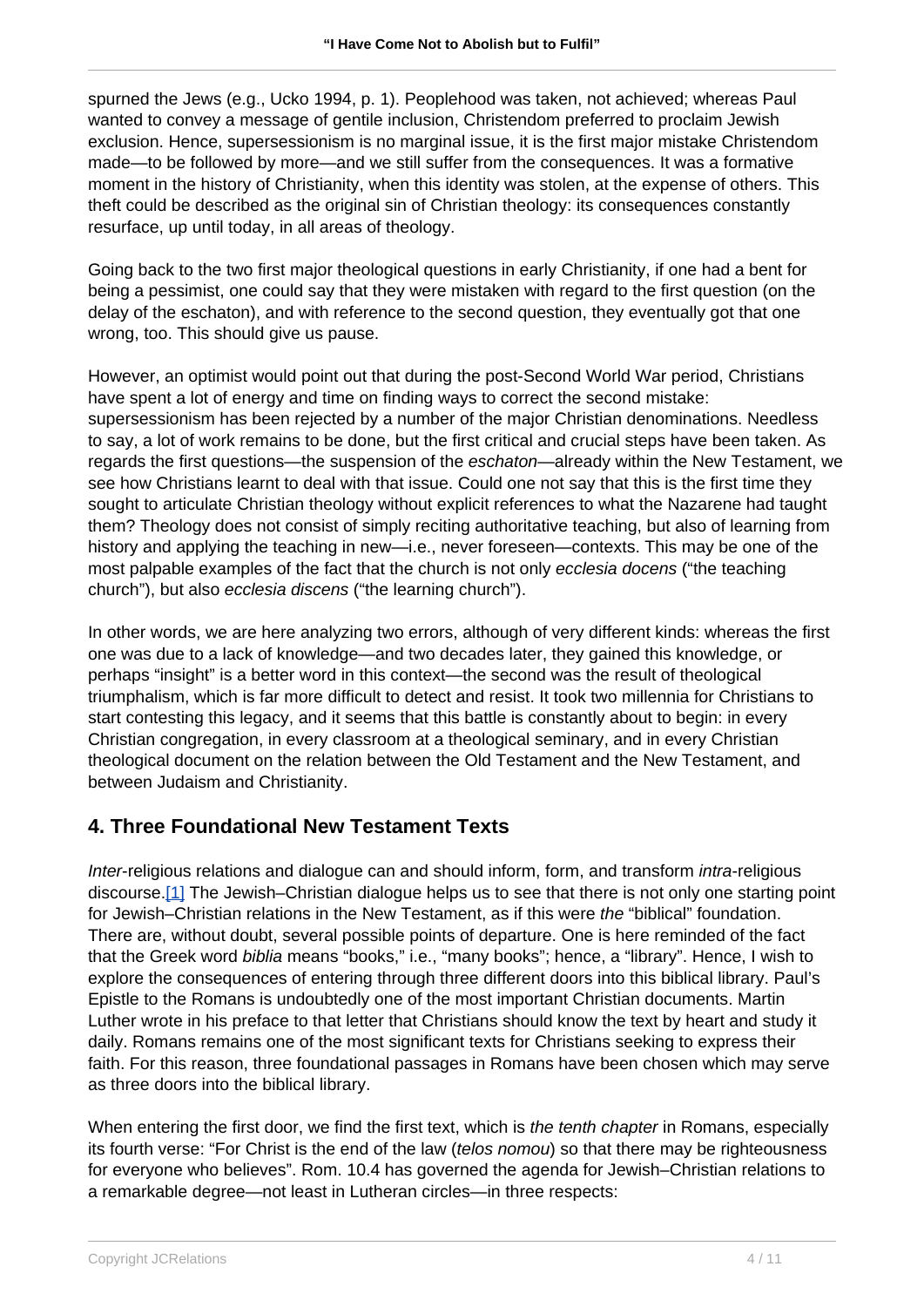1. Jewish–Christian relations have been defined by different understandings of the Law.

2. The two religions have been classified as each other's opposites: whereas Judaism has been described as a religion of Selbsterlösung ("self-redemption"), Christians have understood themselves as liberated from this burdensome way of life. When Emil Schürer in his Geschichte des jüdischen Volkes im Zeitalter Jesu Christi wanted to describe Jewish life, he chose the astonishing expression Das Leben unter dem Gesetz ("Life under the Law"). (See the editors' comments in Schürer 1979, p. II.464.)

3. Judaism is depicted as a prologue to Christianity; Jesus of Nazareth is portrayed as the One who came to terminate Judaism. In other words, this is a model which emphasizes that Judaism belongs to the past; therefore, its adherents often find it difficult to perceive Judaism as a contemporary movement. It is not a matter of a distinct emphasis on only Rom. 10.4, but, rather, of a more or less accurate description of the role of the Law in Jewish thought; a more or less accurate description of the lack of such an emphasis in Christian theology, and also a perspective which consigns the momentum of Jewish–Christian relations to history: the riddle has already been solved, there are no loose ends, etc. It is essential to take notice of the prominent role which history plays in this first model: contemporary interreligious relations are governed by the past.

Needless to say, this model is marred by errors: firstly, Jewish "covenantal nomism," a term coined by E. P. Sanders, is more often than not misrepresented, and, secondly, according to this antithetical theology, Christianity falls prey to what Leo Baeck called "romantic religion," with mystery at the expense of commandments (Sanders 1977, p. 422; Baeck 1958, pp. 189–292, esp. p. 196). In addition to these two serious allegations, the exegetical foundation of this approach is somewhat flimsy. Biblical scholars continue to discuss plausible, possible, implausible, and impossible interpretations of telos nomou in Rom. 10.4. It is quite obvious that it need not necessarily mean "the end of the Law," since there are other instances in the New Testament where we interpret the word *telos* differently, e.g., 1 Tim. 1.5: "... the *aim [telos]* of such instruction is love that comes from a pure heart, a good conscience, and sincere faith". Hence, we could easily understand Rom. 10.4 as a description of Christ being the "aim," "realization", or "fulfilment" of the Law.

When discussing Pauline theology and the Law, New Testament scholars agree in two respects and disagree in a third: (i) according to Paul, Christ was the *fulfilment* of the Law, because in and with him the promises given to the Mothers and Fathers were fulfilled. (ii) Paul was convinced that Christ was the end of the Law in the sense that Gentiles no longer needed to become proselytes in order to become members of the covenant. In the words of John Gager, "Paul's point is that a proper understanding of Scripture—of course, this means understanding Scripture in Paul's terms—shows that God had intended from the very beginning to redeem the Gentiles through Jesus Christ" (Gager 2002, p. 73). This is the reason for Paul's election of Abraham as the key figure in his theological treatises. Abraham was the first Gentile to become recognized as righteous without the Law (see, e.g., Rom. 4 and Gal. 3). (iii) Scholars disagree on the implications for Jews of Paul's emphasis on Gentile mission. I belong to those who find it implausible that he advocated that Jews no more should continue to live according to the covenantal commandments. Now, it is imperative to remember that when Paul lived, it was the two first-mentioned points which were truly revolutionary; in our day, we often seem to forget this, as our discussions move on to the third, difficult, perhaps never to be resolved question.

A growing number of scholars agree with Krister Stendahl that it is not a guilt-ridden Paul who uses the expression *telos nomou* in Rom. 10.4. He points out that "Guilt language, and the very word 'guilt,' do not occur in Paul" (Stendahl 1995, p. 29). Therefore, it is plausible that nomos here has less to do with our conscience and all the more to do with Jewish covenantal signs (e.g., food laws, Shabbat, and circumcision) as markers of identity. The introspective sin-centered reading will, however, continue to dominate, and not only in hard-core Lutheran circles. The best solution may simply be to find another opening for contemporary Jewish–Christian relations. Of course, we want biblical scholars to continue the debate on what Paul actually meant when writing Rom. 10.4, but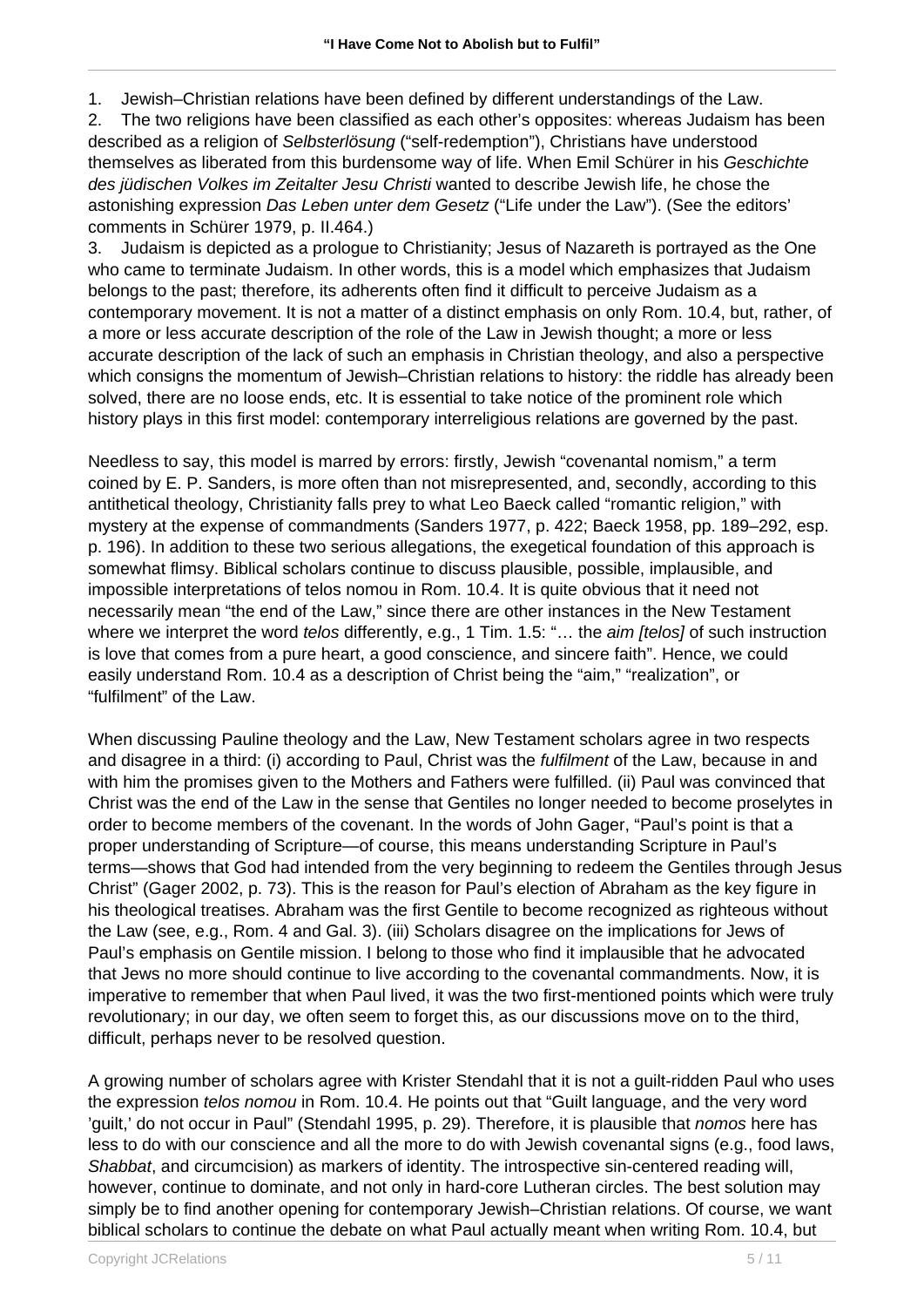we have to recognize that we cannot build Jewish–Christian relations on the interpretation of telos nomou. It is simply too shaky a foundation for thriving interfaith relations. It has already been mentioned that another problem with a theology which uses Rom. 10.4 as its foundation is its tendency to focus too much on the past tense: Judaism is far too often presented as the prologue of Christianity. Jesus of Nazareth is far too often presented as the One who ends Spätjudentum, to use the concept that that was coined in order to describe the fate of Judaism at the time of Jesus, which, according to this understanding, was about to cease to exist.

In other words, we need another way into Paul's Epistle to the Romans. We cannot continue to be dependent on what scholars say *telos nomou* in Rom. 10.4 once meant and how we apply it today. It does not seem to be a good starting point of improved Jewish–Christian relations. So, whither do we go?

The second door in this virtual tour of the biblical library takes us to the eleventh chapter in Romans and to Paul's famous discussion on different kinds of branches on the olive tree: some are natural; other are grafted onto the tree (11.16–24). Then follows a decisive statement (11.25f.): "I want you to understand this mystery [to mustêrion touto]: a hardening has come upon part of Israel, until the full number of the Gentiles has come in. And so all Israel will be saved [kai houtôs pas Israêl sothêsetai] …"

Whereas the statement in Rom. 10.4, about Christ and the Law, often has served as a starting point for Lutheran musings on Jewish–Christian relations, Rom. 11 could be described as the foundation upon which Roman-Catholic theological reflection in the fourth paragraph of Nostra Aetate was built. The sharp-eyed reader of the Pauline epistles will detect an evolution in his soteriological reflection. The young Paul was convinced that he lived in the latter days and that all Gentiles would become Christians. He could not understand why not all fellow Jews would share his opinion. However, and this is important, the older Paul began to realize that he was actually wrong. Now, it was not the Gentile mission which he questioned; as far as we know, he defended it for the rest of his life. Nor was it the short perspective; he remained convinced that the end was near. The "intensity of Paul's eschatological commitment" did not diminish (Gager 2002, p. 74). The difference in perspective between Paul's older letters and those of a later date is that, when read in the light of each other, they indicate that we find, already in the Pauline epistles, the insight that the Jewish people in toto would not join the Christian movement. This is what motivates him to reflect on God's covenantal faithfulness. To put it differently, the young Paul opened a door for the Gentiles to enter the covenant. The older Paul opened another door in Christian thinking when reflecting on God's pre-Christian covenantal assignments with the help of the statement that "all Israel will be saved". Needless to say, soteriology is discussed in the rabbinic literature as well. It seems that the oldest account of the conviction that "all Israel has a share in the world to come" (kol Yisrael yesh la-hem cheleq la-'olam ha-ba) is found in Mishnah Sanhedrin 10.1, and, thus, can be dated to c. 200 C.E. Now, thanks to Rom. 11.25f., this tradition can be predated some one hundred and fifty years. (New Testament scholars who seek to establish the *ipsissima verba* Jesu apply the criterion of embarrassment. Is there something of an analogy here? Arguably, Paul refers to a tradition which, seemingly at least, causes difficulties for Christocentric soteriology.)

The eleventh chapter in Romans is more promising as a starting point for Jewish–Christian relations today than is the tenth. It is, nevertheless, problematic with such an entry. There are several problems involved here; for one thing, biblical scholars disagree on what Paul actually meant when he referred to the branches of the olive tree: who are the branches which are broken off? Who are the wild olive shoots which are being grafted on? Who is the root? Paul himself says that he is referring to "this mystery" (to mustêrion touto).

A second aspect is the text's distinctly eschatological emphasis. Whereas the first model (which was connected to Rom. 10.4) tended to reduce Judaism to a phenomenon in history, this second approach tends to authorize Jewish–Christian relations with reference to the future. It is not Jews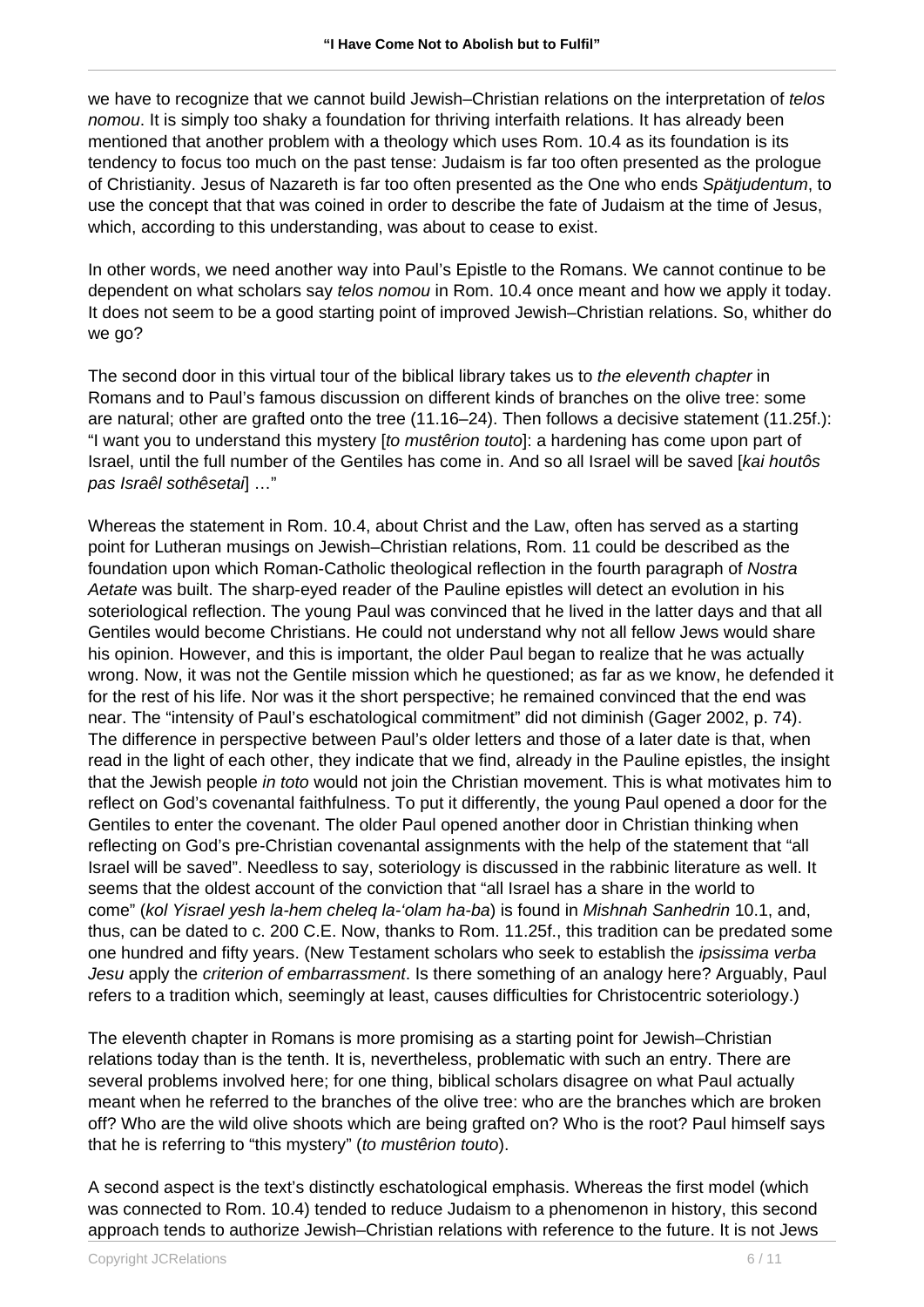living today who are in focus, nor is it contemporary Judaism which is being discussed. To put it bluntly, Jews are tolerated because of a Messianic theology which proclaims that in days to come, Jews will become Christians. Such an eschatological emphasis can be found in some circles of Evangelicalism.

It is symptomatic that so many Christians who meet Jews or who want to reflect on Jewish–Christian relations sooner than later tend to focus on soteriology. Why is it troublesome? (i) First, it is difficult for *conservative* Christians, since their soteriology is so Christ-centered that they are seldom capable of coping theologically with Jewish spirituality post Christum, and at times even with a graceful God in the Hebrew Bible, since, at times, these texts are reduced to a prolegomenon to the New Testament. (ii) Secondly, it is difficult for liberal Christians, because soteriology is not expressed in this way in their discourse. They prefer to refer to, for example, Jesus' statement in Lk. 19.9. When a tax collector—who most probably had become wealthy by robbing his fellow citizens—exclaims "Look, half of my possessions, Lord, I will give to the poor; and if I have defrauded anyone of anything, I will pay back four times as much," Jesus comments: "Today salvation [sôthêria] has come to this house, because he too is a son of Abraham". Liberal theologians remind other Christians that this is also a manifestation of salvation, but liberals, on the whole, are less inclined to use an individualistic soteriological discourse. (iii) Thirdly, it is difficult because the whole discourse is irrelevant to Jews. One is reminded of Benjamin Disraeli's famous statement that "nineteen centuries of Christian love have taken a toll". Jews have heard too much—not too little—about Christian soteriology.

Chapters 9–11 in Romans have always been central for Christians interested in Jewish–Christian relations. Some Christians have emphasized Rom. 10.4, while others prefer to refer to the parable of the olive tree in Rom. 11. In the first case, Judaism is easily reduced to a prologue in history and Christianity to its termination. In the latter model, true Judaism, at times, seems to be relegated to the future. Christians relate to Jews and Judaism, not because of what they are today, but because of what they one day, according to Christian imagination, might become. However, a Christian theology of Judaism cannot be based on such a narrow understanding of eschatology. One of the first genuinely Christian experiences was that they gradually understood that the eschaton would not come as or when they thought. Slowly, inevitably, and painfully, they realized that they knew less than they previously thought. This piece of evidence should give us pause today as well. We need a third option; we need a solid rock upon which we can build Jewish–Christian relations in the future and for the future. Or, to use the library metaphor, we need to look for a third door in the biblical library.

This urge takes us to the third door, behind which we find the fifteenth chapter in Romans, in which we find a program which neither downgrades Judaism to a historical phenomenon, nor upgrades it in the future to something other than it is. I suggest in this article that Rom. 15 may serve as a more appropriate cornerstone than the two previously presented models. They portrayed a Judaism which was either passé or beyond the horizon. In addition, they tend to draw our attention to questions which, although interesting, primarily concern biblical scholars: what did Paul really mean when he used the expressions telos nomou and musterion? In this third model, the biblical text serves less as a source text in an ongoing debate in the scholarly community which aims to reconstruct the history and theology of earliest Christianity, and all the more as a moral criterion for Jewish–Christian relations. Rom. 15 should serve as such a criterion in all Christian theologies. This agenda is in a way encapsulated in Rom. 15.8f.:

 "For I tell you that Christ has become a servant of the circumcised on behalf of the truth of God [huper alêtheias Theou] in order that he might confirm the promises given to the ancestors [eis to bebaiôsai tas epangelias tôn paterôn], and in order that the Gentiles might glorify God for his mercy [ta de ethnê eleous doxasai ton Theon]."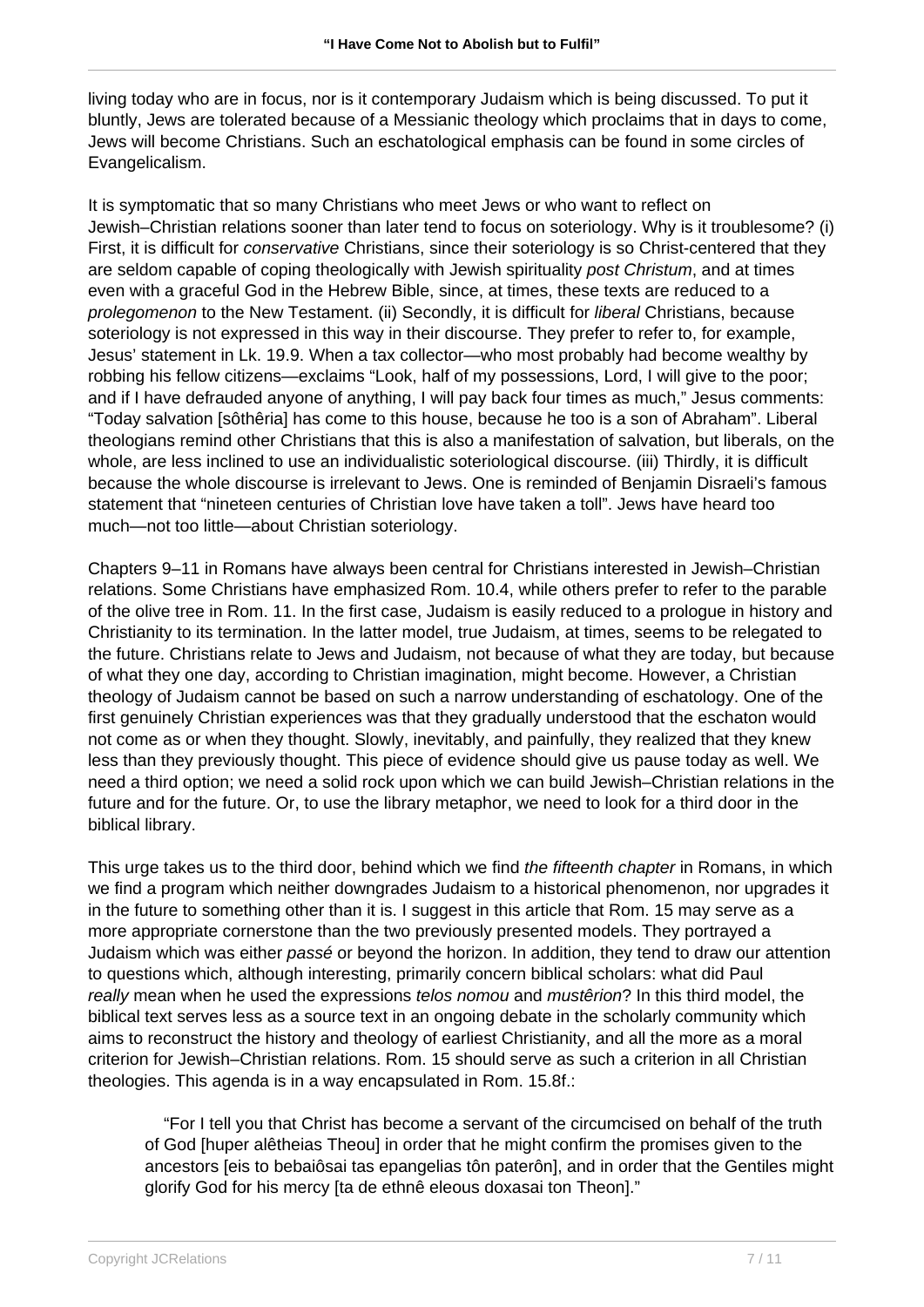These two verses in the fifteenth chapter of Paul's Epistle to the Romans give cause to three significant reflections.

First, Christian theologians should take pains to interpret their Scriptures in a way that convinces Jews that it is a theology which celebrates the truth of God and confirms the promises given to the matriarchs and patriarchs. What Rom. 15 reminds us of is that the challenge for Christians is to give vent to a theology which neither questions God's truthfulness (alêtheia Theou) nor abrogates the promises (hai epangeliai), because a Christian theology which programmatically repudiates the Torah and its covenantal promises will present a capricious God; such a theology will certainly not live up to the standard. In his influential study The God of Israel and Christian Theology, R. Kendall Soulen distinguishes between three types of Christian supersessionism—structural, punitive, and economic—and he demonstrates that, being essentially divergent, they cannot be reconciled: structural supersessionism interprets the Hebrew Bible in such a way that the Jewish people and the Jewish tradition are eclipsed. Whereas punitive supersessionism argues that God abrogated the covenant with the Jewish people on account of the rejection of Jesus as Christ, economic supersessionism maintains that the role of the Jewish people always was meant to be transient (Soulen 1996, pp. 29–31). The only thing these three models have in common is that the render the existence of God's Israel a matter of indifference to the God of Israel, and that is why it is justifiable to argue that they present a capricious God.

A second reflection is that when Christians—i.e., Gentile Christians—hear this Christian proclamation, it should provoke them to give thanks for God's mercy (eleos). Some Christians might need to be reminded that they were simply not there from the beginning. Using a New Testament expression, they may have forgotten that they were invited to the vineyard only in the eleventh hour (cf. Matt. 20.1–16, esp. v. 6). I believe that such an eleventh-hour perspective could give cause for Christian respect for the Jewish tradition. Without this sense of humbleness, Christians easily fall prey to a deplorable—and perhaps even dangerous—theological triumphalism. In other words, the eleos which Paul emphasizes in Rom. 15.9 is an indication of Christians' recognition and appreciation of the relationship between the God of Israel and the Israel of God.

Thirdly, and finally, Rom. 15.8f. may serve as an opening door for a theology which acknowledges and celebrates diversity. It will remind Christians that the person and proclamation of Jesus of Nazareth will necessarily mean different things to Jews and Christians. On the one hand, a sound Christian proclamation would convince Jews that Christians do mean that God confirms the promises given to the Mothers and Fathers of old, and that God is faithful and truthful. On the other hand, Christians, remembering that the biblical drama has a magnificent pre-Christian part, will be grateful for God's mercy.

It is noteworthy that some Christians who emphasize gratefulness as a person's proper response when realizing what God has accomplished and nevertheless find it so difficult to remain grateful when confronted by vibrant Jewish life and spirituality. The reason for this inability to appreciate Judaism seems to be an inadequate reflection on the fact that the energeia of God, to use the Greek Orthodox terminology for how the essence *(ousia)* God is perceived by humans, must mean different things to Jews and Christians. A way to overcome this impasse is to consider that there is quite a distinct theological duality of "circumcised" and "Gentiles" in Pauline thinking in Rom. 15.8f.

In short, what is suggested here is that the fifteenth chapter in Romans best serves as a foundation for Jewish–Christian relations. In the first two models—related to the tenth and eleventh chapters—Judaism is either historicized or apocalyptisized. The third approach concentrates on Judaism of today by encouraging Christians to articulate their belief in a way which reminds Jews and Christians alike that, according to both faiths, God is trustworthy—or, in the words of the Bible: rav chesed we-emet ("full of mercy and truth"; Ex. 34.6).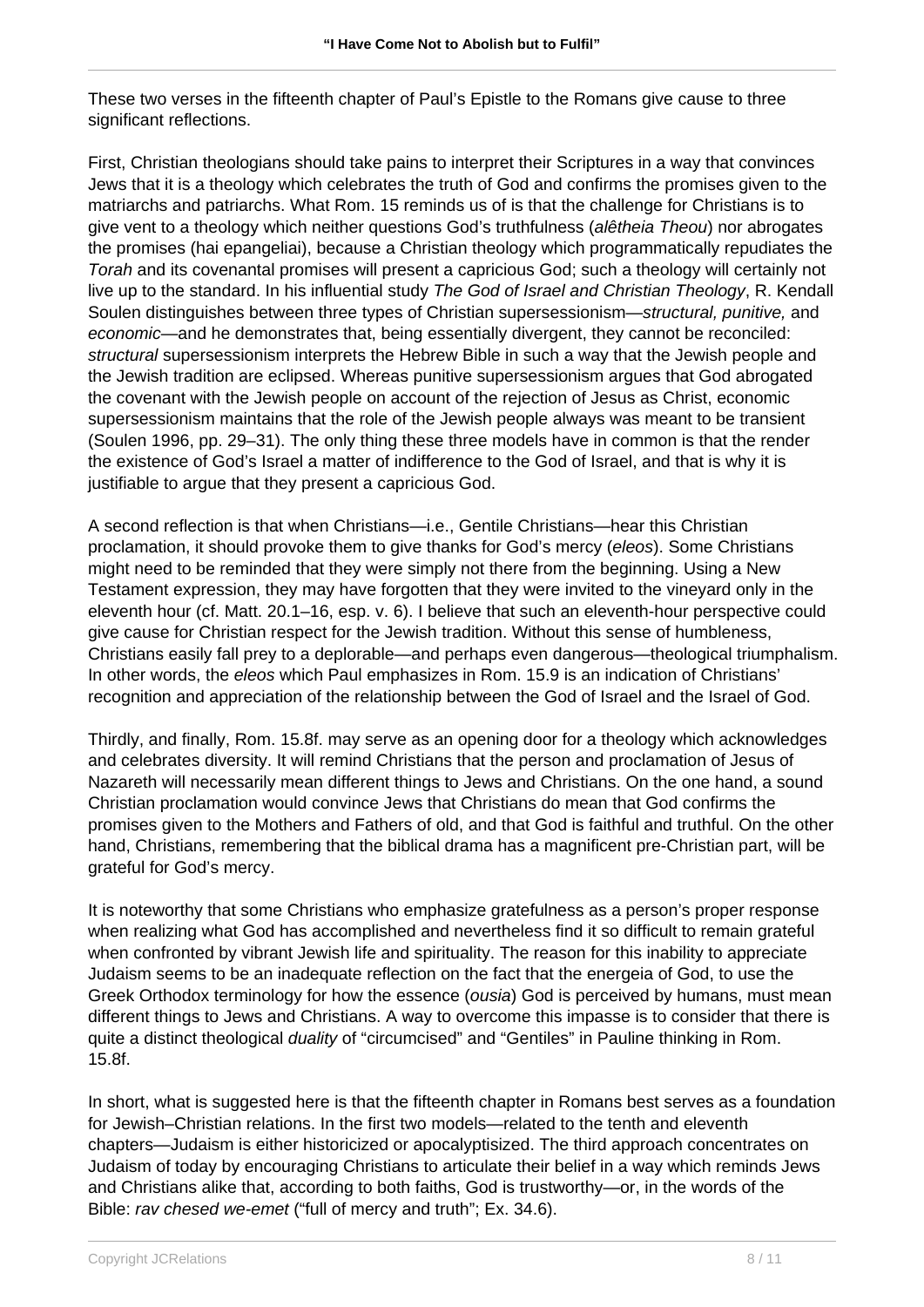### **5. Christianity as Fulfilment—What It Is and What It Is Not**

By way of conclusion, in what sense then is Christianity fulfilment? The answer is that, according to Christian belief, it is fulfilment in numerous ways: It is a fulfilment in terms of the inclusion of the gentiles into the covenant with the God of Israel (the center of Paul's mission, and also as presented in the introduction of this article, in the conversation between Jacob Taubes and Krister Stendahl), it is a fulfilment in terms of various manifestations that the Kingdom of God is at hand (arguably, it is the most important element in the teaching of Jesus, as presented and preserved in the Synoptic tradition), and it is a fulfilment in terms of the embodiment of the Word of God in Jesus of Nazareth (as articulated in the Johannine Prologue). In short, Christians see in the advent of Jesus of Nazareth numerous aspects of theological fulfilment.

There are, however, two major exceptions: Firstly, Christianity is never fulfilment in the sense that the eschaton is realized. The future is yet ahead. That is the very first lesson early Christianity was taught, and it took them some twenty years to learn that lesson: Christians are awaiting the future of God. With expressions taken from the realm of Pierre Teilhard de Chardin, God is not only the alpha, i.e., the God of Creation, but also the ômega, the God of the future (Teilhard de Chardin 1965, pp. 98–99).

Secondly, Christianity is never fulfilment at the expense of the promises given to the Mothers and Fathers of the covenant in the Scriptures. No Christian theological constructs can change that fact. This fundamental insight must be the corner stone of every Christian theological enterprise. Even if it took Christians some two thousand years to start learning that lesson, it is no less true than the first insight about the *eschaton*. As John Pawlikowski so beautifully phrased it a couple of years ago at a conference on Jewish–Christian relations, the pen that Paul used when writing Romans was waiting for two millennia, until cardinal Bea one day picked it up and wrote the first draft of Nostra Aetate. The Jews are, in the words of Paul and Nostra Aetate, agapêtoi and carissimi, "dearly beloved".

After two thousand years of supersessionism, it takes a lot of work to articulate a Christian theology which is fulfilment without supersessionism—but not as much work as the first generations of Christ believers had to devote to de-eschatologizing their message in order to be able to hand it over to future generations of Christians. They prevailed the challenge of their time—will we? They were set to articulate a theology which made sense in this world. Therefore, they were willing to strive, to seek, to find, and not to yield. Are we?

#### **References**

**Baeck, Leo.** 1958. Judaism and Christianity. Translated with an Introduction by Walter Kaufmann. New York: Leo Baeck Institute.

**Fredriksen, Paula.** 2015. Why Should a 'Law-Free' Mission' Mean a 'Law-Free' Apostle? Journal of Biblical Literature 134: 637–50.

**Fredriksen, Paula**. 2017. Paul: The Pagans' Apostle. New Haven and London: Yale University Press.

**Gager, John.** 2002. Paul, the Apostle of Judaism. In Jesus, Judaism, and Christian Anti-Judaism: Reading the New Testament after the Holocaust. Edited by Paula Fredriksen and Adele Reinhartz. Louisville and London: Westminster John Knox, pp. 56–76.

**Glancy, Jennifer A**. 2002. Slavery in Early Christianity. Oxford: Oxford University Press.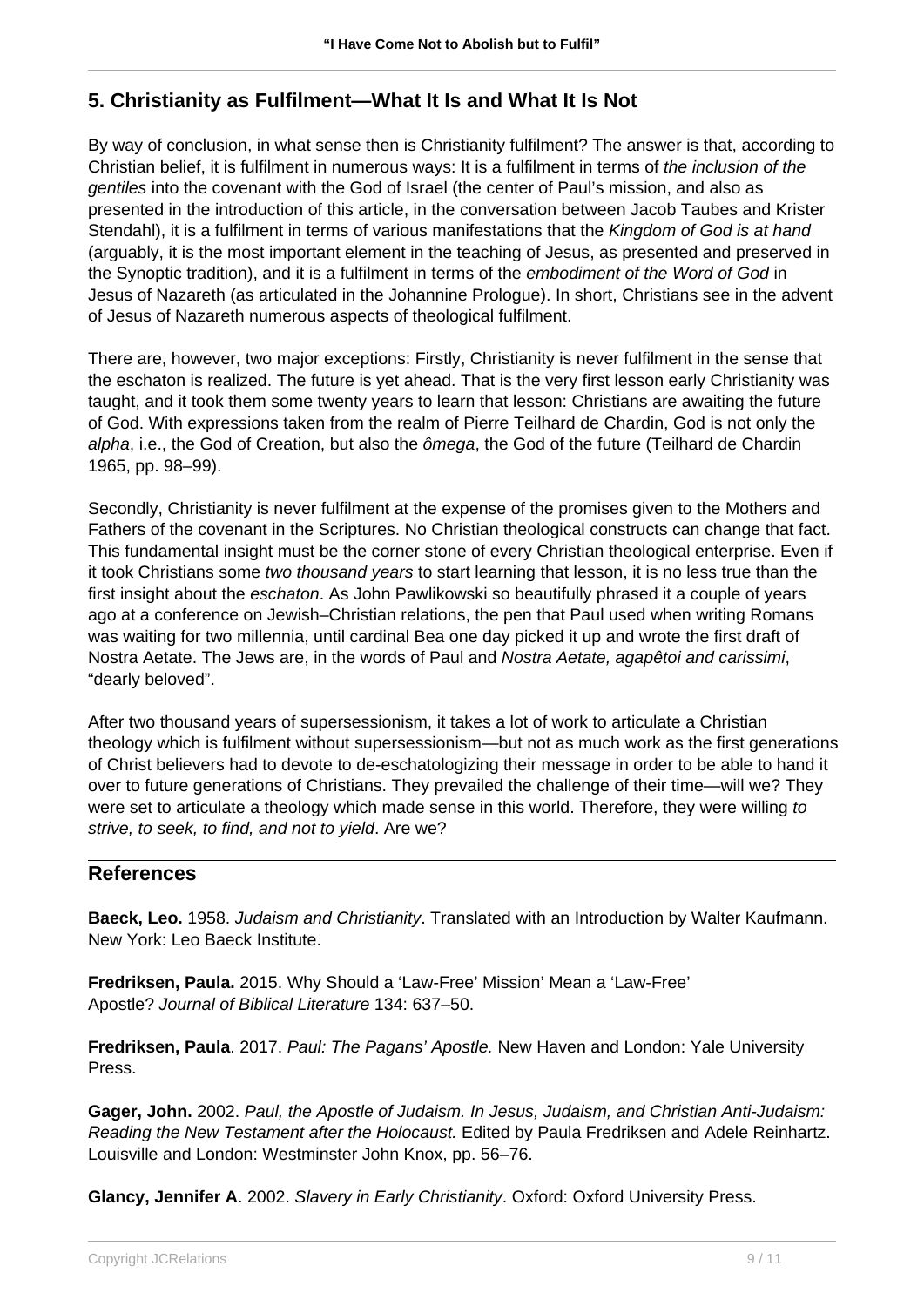**Nirenberg, David.** 2013a. Anti-Judaism as a Critical Theory. The Chronicle of Higher Education. January 28. Available online: [www.chronicle.com/article/Anti-Judaism-as-a-Critical/136793/](http://www.chronicle.com/article/Anti-Judaism-as-a-Critical/136793/) (accessed on 5 February 2022).

**Nirenberg, David**. 2013b. Anti-Judaism: The Western Tradition. New York and London: Norton.

**Sanders, Ed Parish**. 1977. Paul and Palestinian Judaism: A Comparison of Patterns of Religion. Philadelphia: Fortress.

**Sayers, Dorothy L.** 2005. Are Women Human? Introduction by Mary McDermott Shideler. Grand Rapids and Cambridge: Eerdmans. First published 1947; Speech given in 1938.

**Schürer, Emil.** 1979. The History of the Jewish People in the Age of Jesus Christ (175 B.C.–A.D. 135). A New English Version Revised and Edited by Geza Vermes, Fergus Millar, Matthew Black. Edinburgh: T & T Clark.

**Schüssler Fiorenza, Elisabeth.** 1993. But She Said: Feminist Practices of Biblical Interpretation. Boston: Beacon.

**Shaer, Marie.** 1986. Media Watch: Celebrating Women's Words. New Directions for Women 15: 6.

**Sherwood, Yvonne.** 2000. 'Colonizing the Old Testament' or 'Representing Christian Interests Abroad': Jewish-Christian Relations across Old Testament Territory. In Christian-Jewish Relations through the Centuries. Edited by Stanley E. Porter and Brook W. R. Pearson. Sheffield: Sheffield Academic Press, pp. 255–81.

**Soulen, R. Kendall**. 1996. The God of Israel and Christian Theology. Minneapolis: Fortress.

**Stendahl, Krister.** 1995. Final Account: Pauls Letter to the Romans. Foreword by Jaroslav Pelikan. Minneapolis: Fortress.

**Svartvik, Jesper.** 2012. Geschwisterlichkeit: Realizing that We Are Siblings. In Kirche und Synagoge. Edited by Folker Siegert. Göttingen: Vandenhoeck & Ruprecht, pp. 315–30.

**Taubes, Jacob.** 2004. The Political Theology of Paul. Translated by Dana Hollander. Stanford: Stanford University Press.

**Teilhard de Chardin, Pierre**. 1965. Hymn of the Universe. London: Collins.

Ucko, Hans. 1994. Common Roots, New Horizons: Learning about Christian Faith from Dialogue with Jews. Geneva: WCC Publications.

**Zachman, Randall**. 2019. Identity, Theology and the Jews: The Uses of Jewish Exile in the Creation of Christian Identity. In Antisemitism, Islamophobia, and Interreligious Hermeneutics: Ways of Seeing the Religious Other. Edited by Emma O'Donnell Polyakov. Leiden: Brill, pp. 51–67.

<sup>[1]</sup> For an older version of this line of thought of Rom. 10, 11, and 15 as a hermeneutical starting point for Jewish–Christian relations, see (Svartvik 2012, p. 315–30).